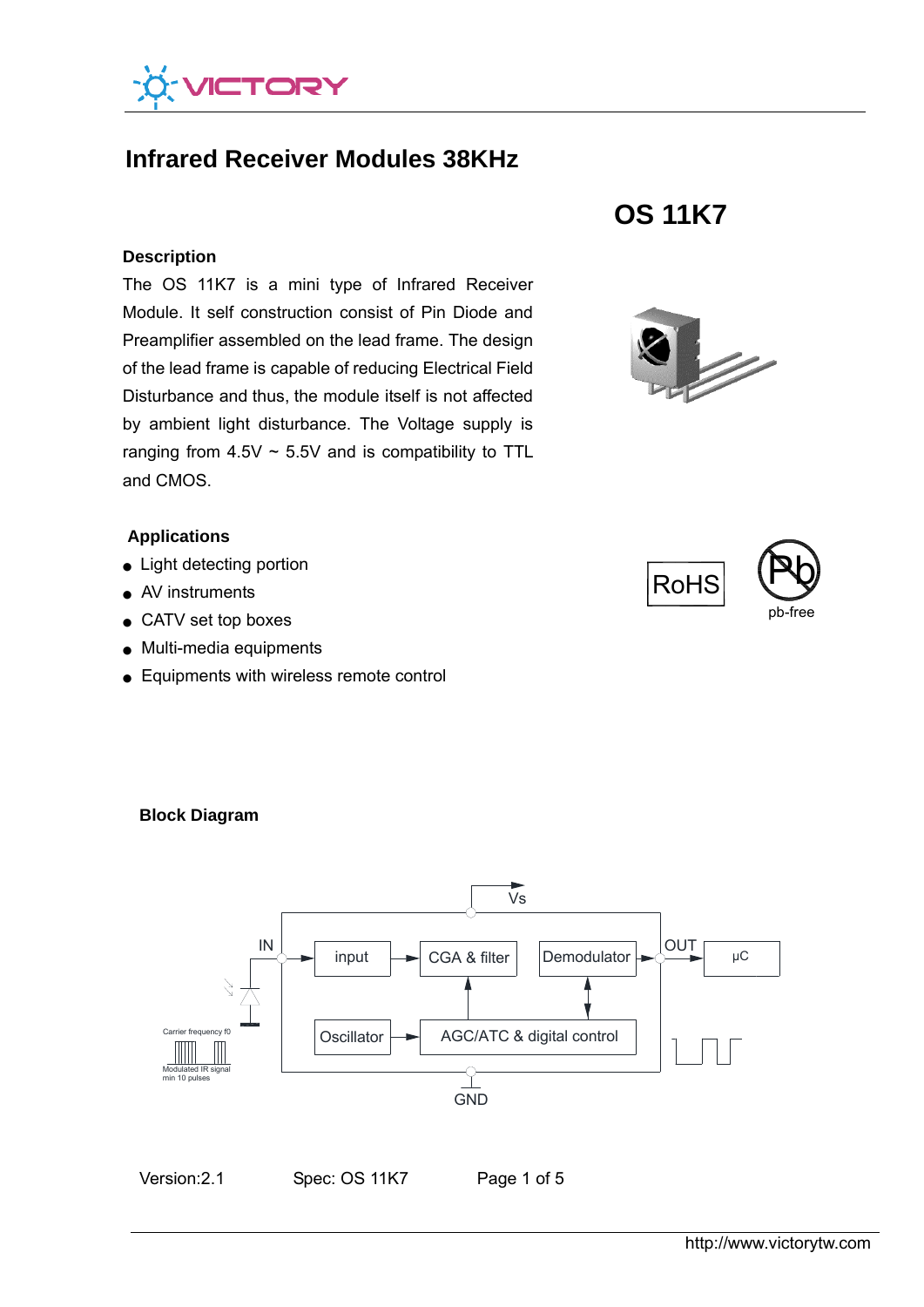

# **Application Circuit**



# **Transmitter Wave Form**







Version:2.1 Spec: OS 11K7 Page 2 of 5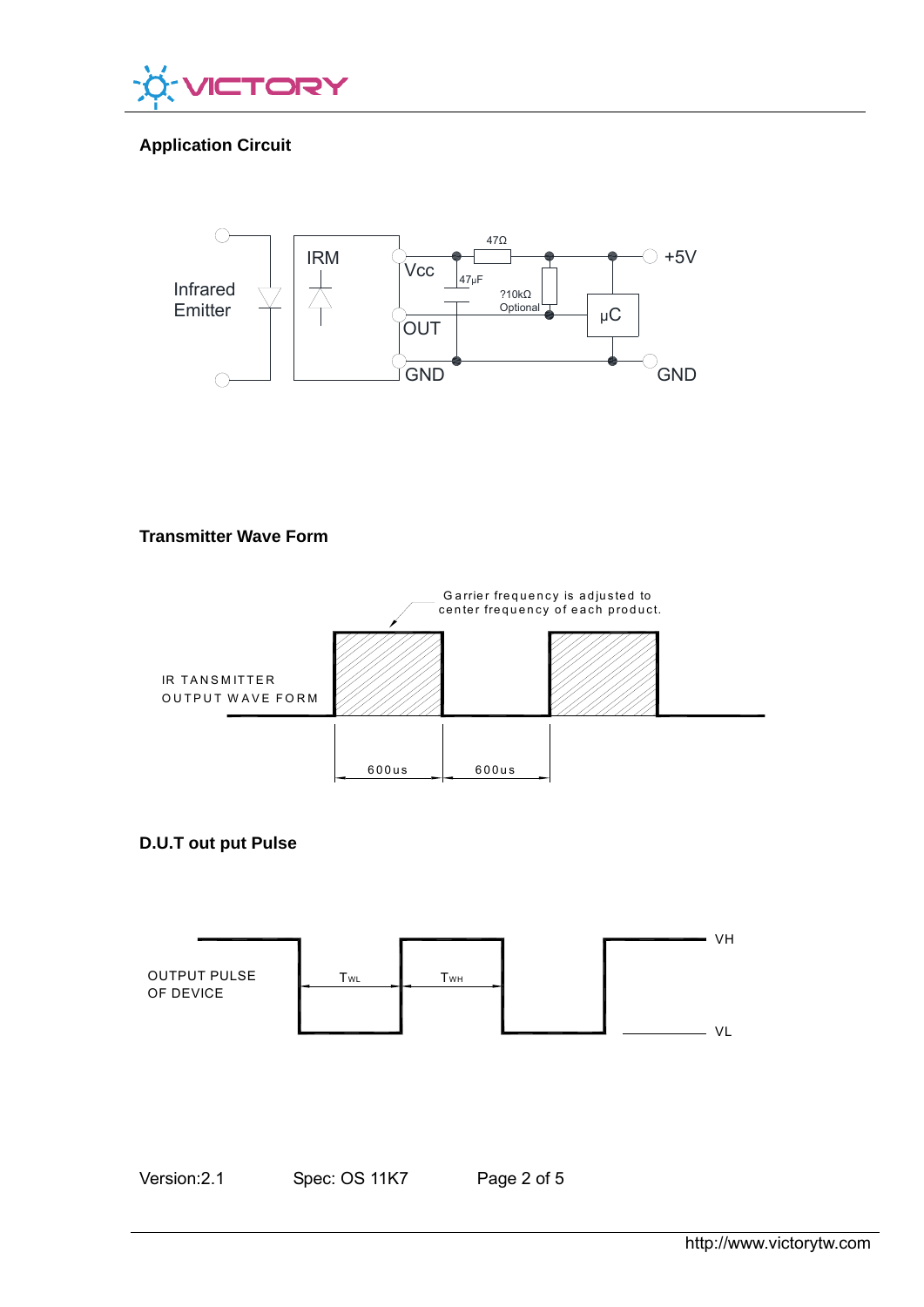

# **Package Dimension**

6.0





unit: mm



#### **Notes:**

- 1. All dimensions are millimeters.
- 2. Tolerance is  $\pm$  0.2mm unless otherwise specified.
- 3. Specifications are subject to change without notice.

Version:2.1 Spec: OS 11K7 Page 3 of 5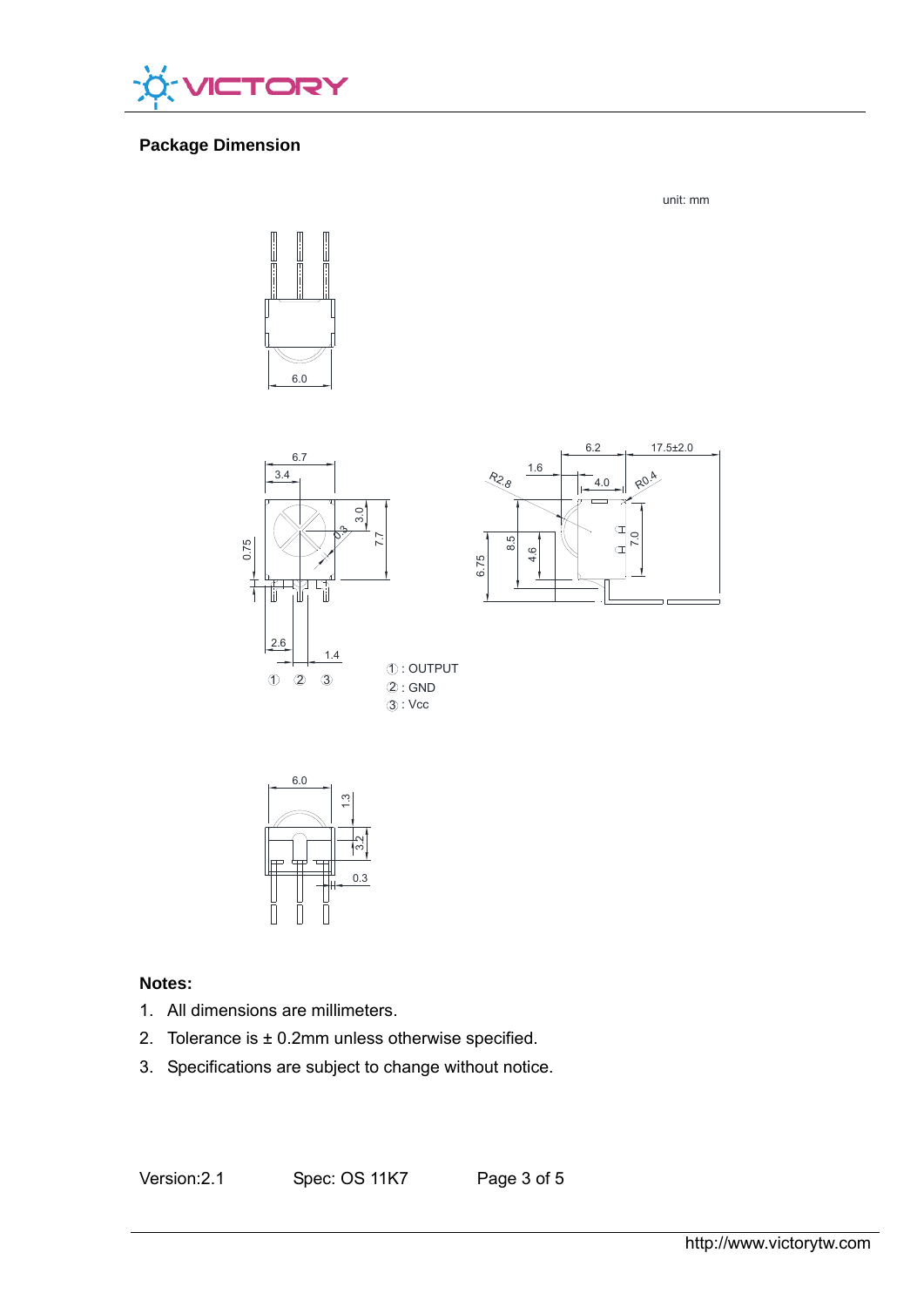

## **Absolute Maximum Ratings (Ta=25**℃**)**

| <b>Parameter</b>             | <b>Symbol</b> | Rating      | Unit   |
|------------------------------|---------------|-------------|--------|
| <b>Supply Voltage</b>        | Vcc           | 6.0         |        |
| <b>Soldering Temperature</b> | Tsol          | 260         | $\sim$ |
| Storage Temperature          | Tstg          | -40 - +85   | $\sim$ |
| <b>Operating Temperature</b> | Topr          | $-25 - +85$ | $\sim$ |

Note: Please take note the Absolute Maximum Rating values. Any operation beyond the specified ratings in this table will result degradation of life-span and may cause product to fail.

| <b>Parameter</b>              | <b>Symbol</b>    | Min. | Typ. | Max. | <b>Unit</b> |
|-------------------------------|------------------|------|------|------|-------------|
| Supply Voltage                | Vcc              | 4.5  | 5.0  | 5.5  | $\vee$      |
| Consumption Current           | Icc              |      |      | 1.2  | mA          |
| <b>B.P.F Center Frequency</b> | Fo               |      | 38   |      | <b>KHz</b>  |
| Peak Wavelength               | $\lambda_{p}$    |      | 940  |      | nm          |
| <b>Reception Distance</b>     | $L_0$            | 8    |      |      | m           |
|                               | $L_{45}$         | 5    |      |      |             |
| Half Angle (Horizontal)       | $\Theta_{h}$     |      | 45   |      | deg         |
| Half Angle (Vertical)         | $\Theta_{\rm v}$ |      | 45   |      | deg         |
| High Pulse Width              | $T_{\rm H}$      | 400  |      | 800  | μs          |
| Low Pulse Width               | $T_{L}$          | 400  |      | 800  | μs          |
| High Output Voltage           | $V_{H}$          | 4.5  |      |      | V           |
| Low Output Voltage            | $V_L$            |      | 0.2  | 0.5  | V           |

# **Electro-Optical Characteristics (Ta=25**℃**)**